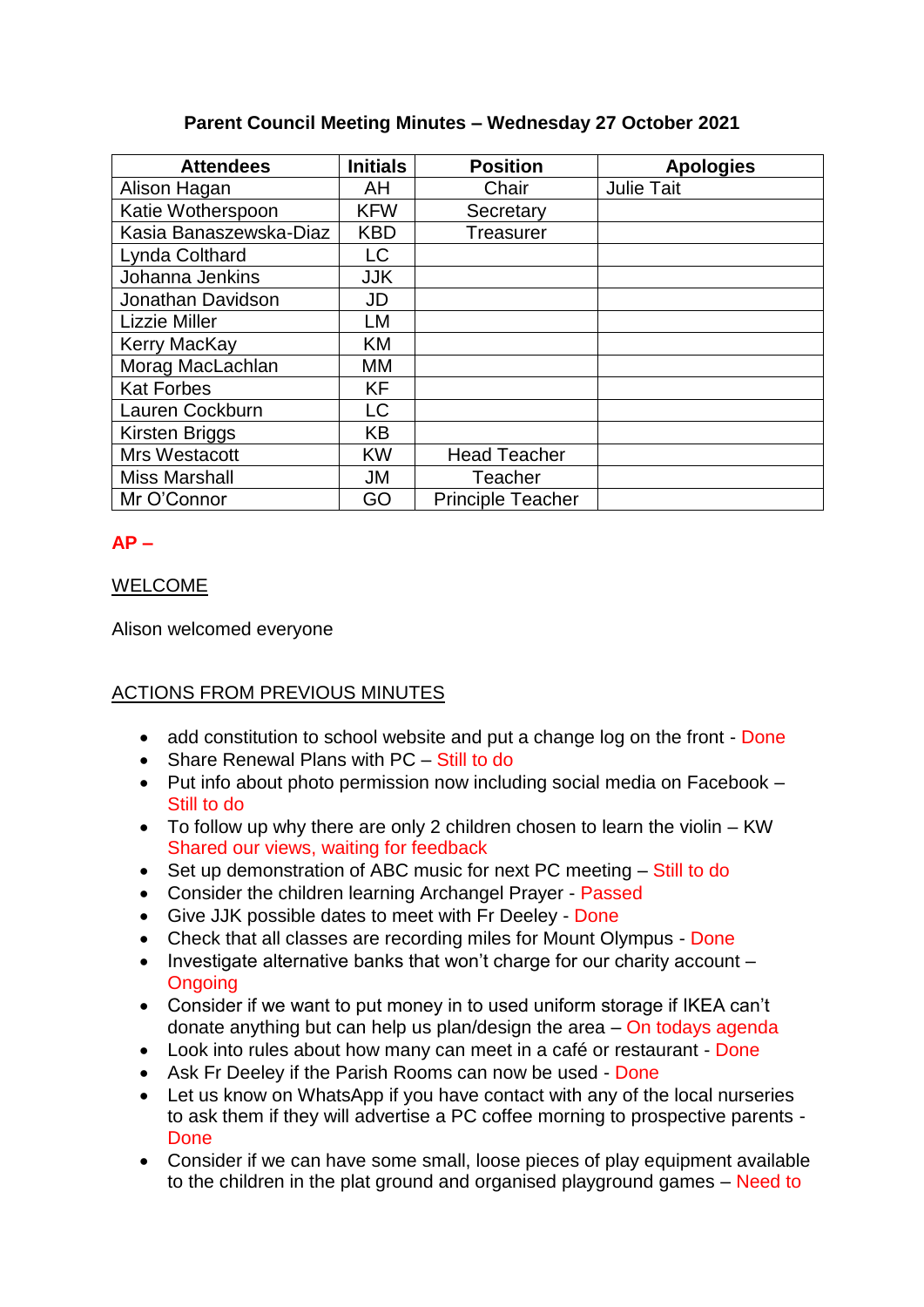discuss possibility of funding with PC – **AP –** AH let KW know what we can afford to fund so that KW can work with children on what to get within that budget.

- Set up first meeting of Sinclair Academy Working Group Done
- Active Schools This is still up in the air but noise is that they want parent councils across the city to run clubs but nothing has been decided yet and is in the councils court. A concern for all PCs across the city. St Josephs have managed to get something up and running so could be worth finding out what they have done – **AP –** Find out what St Joseph's have done

## FEEDBACK FROM EDINBURGH PARENTAL ENGAGEMENT MEETING FOR CHILDREN WITH ASN

**JJK / MM** gave an update about this meeting. A lot of people coming forward with the same issues at it. They were also made aware that there were going to be iPads going to every p6/7 child and more for lower school as well across the city. There was also a drive for people to meet within their cluster. They talked about the lack of support from educational psychologists. You cannot discuss individual children at these meetings.

We need to decide who will be our representative at these going forward. There was a discussion about whether it should be the equalities rep who goes to these or a parent with a child with Additional Support Needs. This is still to be decided but as the next meeting is in November JJK will go to that one.

Future meetings which we need representation at are:

- Monday  $22^{nd}$  November 6.30 pm to 8.30 pm Teams
- Monday 31st January  $-6.30$  pm to 8.30 pm Teams
- Monday  $30^{th}$  May  $-6.30$  pm to 8.30 pm Teams

**AP -** JJK to go to November meeting

**AP -** Words to put out in note about informal network for parents of children with ASN and coffee morning.

**AP -** KW to add note in newsletter about the change to Disability Living Allowance

#### HEAD TEACHER'S REPORT

**Health & Safety** – Council said that anything going on You Tube cannot have children in it but the way round this for the School Promotion Video was to get further permission form parents via Parent Pay. The video will be available on click view.

**Health & Wellbeing** *– They are going to start moving the children into the hall for lunches. Next week will be P1 and P2 as they have never been in the hall. It may mean that they have to have a split lunch to ensure that the hall isn't too full at any one point.*

**Staffing** *– PSA reduction is difficult to manage and it can be very difficult when anyone is off school. They have made a permanent appointment to replace Miss Ronald. The recruitment can take time as there are a lot of vacancies across the country.*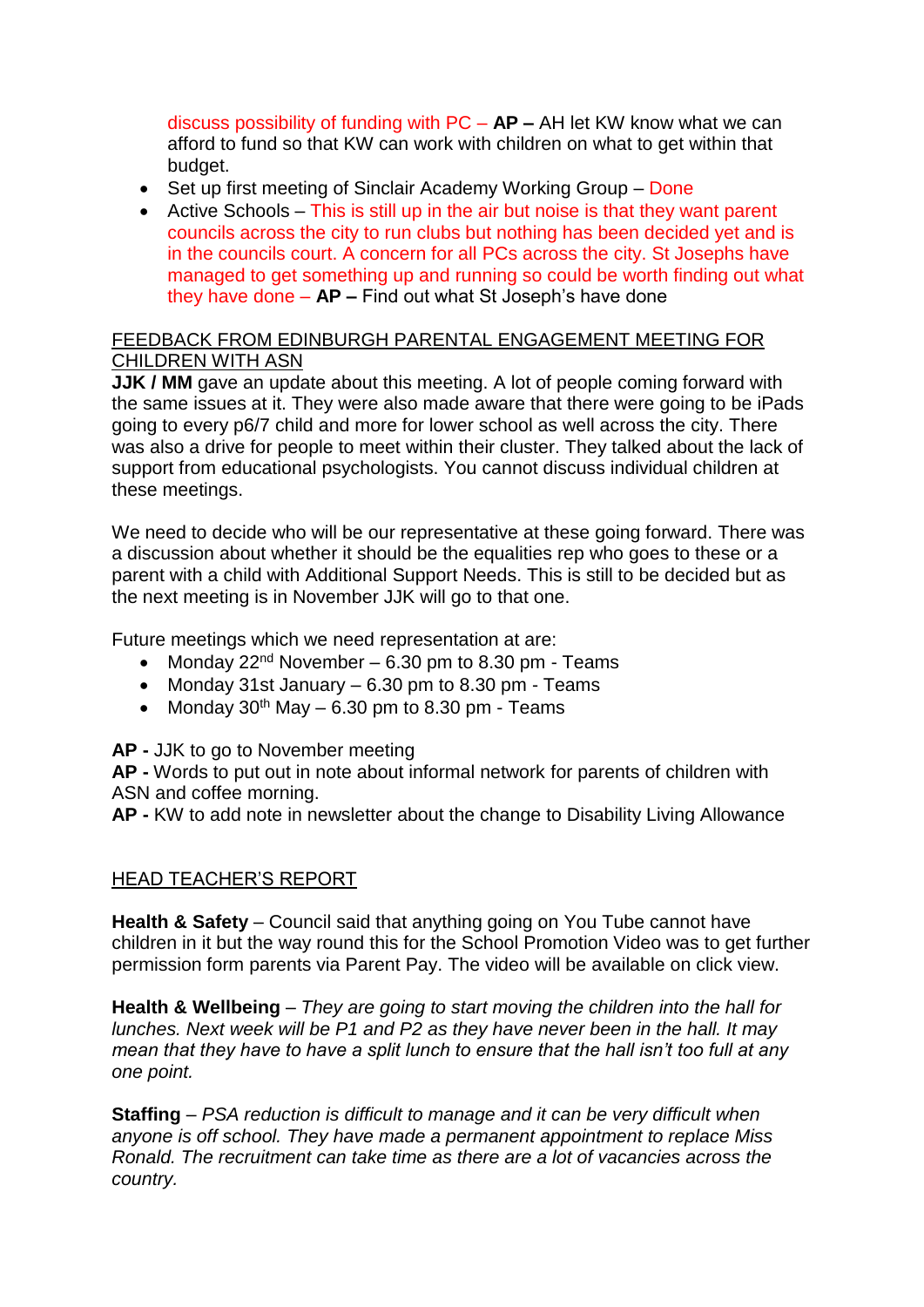**Equalities** *– Developing restorative approaches and focused on this on the last inservice day. They want to focus on positive behaviours strategies and are developing that further.*

**Sharing the Learning** *– If a parent wasn't able to make that, the staff are following this up to make sure all parents have the opportunity to discuss their children and engage with the school.*

**Curriculum** *– Focusing on numeracy and maths and they are having a moderating meeting to ensure consistency throughout the school.* 

**Christmas** *– They won't be allowed to have gatherings and there won't be a nativity in the hall. There will be a virtual nativity, the infants will act the parts and the whole school will be involved in the singing. They are hoping to have a singing activity outside towards Christmas to get in the festive spirit and learn carols. They will have class parties. AP – KW to contact AH to get PC help with buying the food.*

**Halloween** *– They will have class parties for this as there can't be any disco. It won't be the whole morning, it'll be after break.* 

*LC – Haribo and plain Cadbury Dairy Milk are fine for the allergies we have in the school.*

**Covid Restrictions** *– Still no assemblies. Miss Smith (PE teacher) will be back part time next week but can only take two classes a day.*

**Book week** *– P3/4 are going to lead it. Would like to get PC involved in story reading via video. They will get to dress up on the Friday and there will be a book swap as well. They will be doing in class activities and there will be a class door competition. JM is trying to get the library together to help the kids learn library skills. The changing room will be used for this as well as the library area. P3/4 are making persuasive posters to promote all this.*

*They would like to do a fundraiser in March linked to World Book Day. More info to follow*

#### QUESTIONS FROM THE PARENT BODY

*Is there an update on when the After-school Club will open?* – No. Still really keen and keep checking with the business manager

*Is it a change that the registration for sacraments is now via the Parish and not through School? Please could information come via school as well?* – It is the Parish that runs this and if the form has come through school in the past it will be because Fr Deeley asked them to give it out. Any questions around this should be directed to Fr Deeley

*Would it be possible to run a school Choir, e.g. once a week during lunch break? Would there be anyone on the staff who could take it on or is there any chance to get someone external, like a local music teacher? – We are not*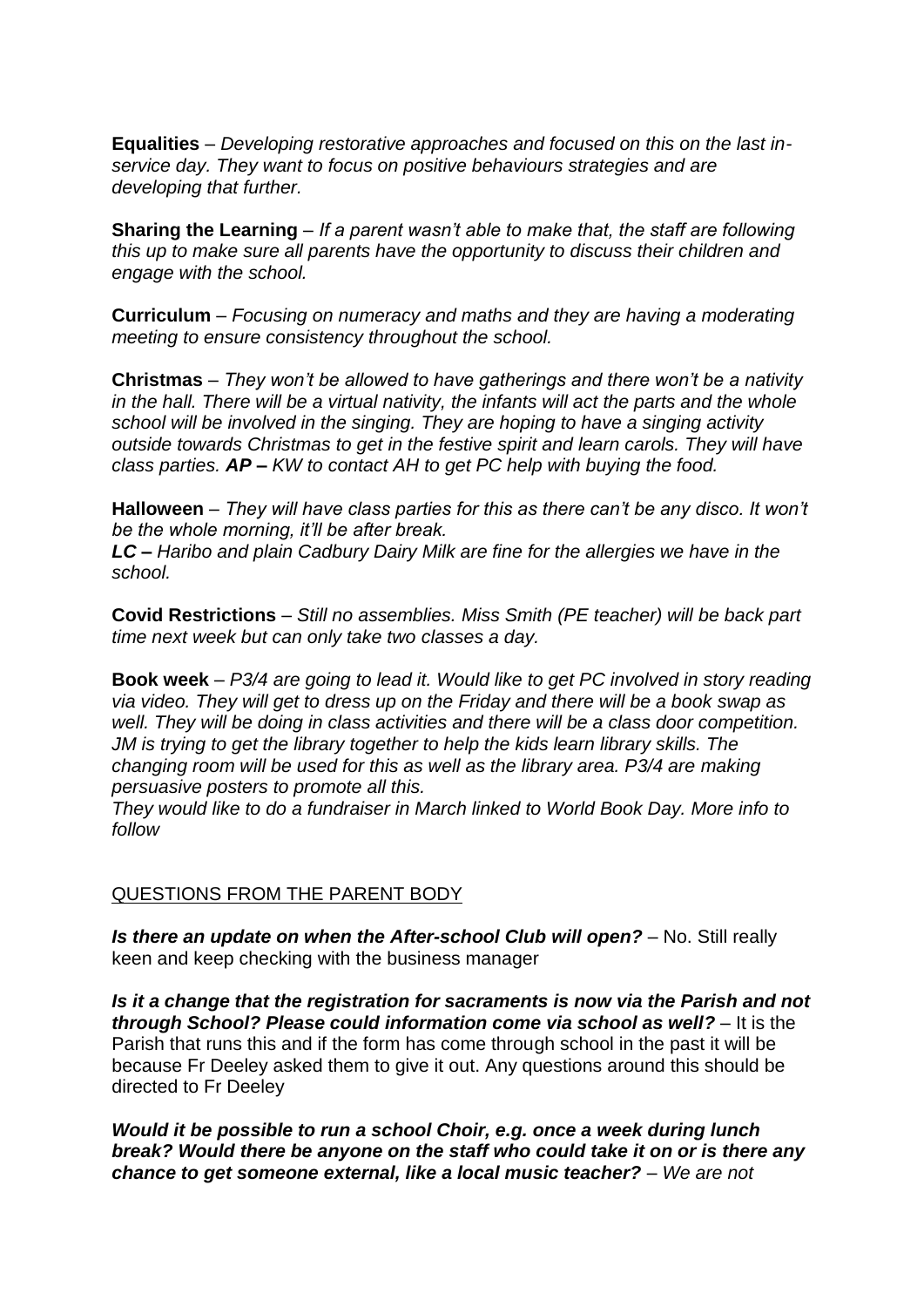*allowed to have gatherings at the moment. There is a teacher who might be willing to do this but it can't be taken forward at this point. AP – KW to keep us posted on this.*

*What is the policy on mobile phones at school? Are kids allowed to use them during break? – They should not be using phones in school time. Let KW know if there are children using their phones in school.*

*Homework levels? – People should not feel stressed about getting through all of it. If you feel it is having a negative impact on family life one nigh then school would rather you left it that night and relaxed. If it's hard to fit in with extracurricular activities, don't worry too much, those activities are really important too, do what you can do. If your child is falling behind or has any concerns, the teacher will get in touch with you and guide you towards what your child needs to focus on.*

#### CHURCH REP UPDATE

We have a meeting set with Fr Deeley in the next couple of weeks. We will cover responsibility for making people aware of sacraments, what support is needed from PC for sacraments. What can be done about children not being able to go to church with school on holy days of obligations, Christmas plans and potential joint summer fair. Does anyone have anything else they would like us to bring up? - No

#### EQUALITIES REP UPDATE No update other than Edinburgh wide ASN meeting discussed earlier

#### TREASURER'S UPDATE

In the account as of 27 October 2021: £3,636.17 Still to bank: £421.20 (So total will be £4,057.37) Christmas Cards raised £299 Mount Olympus raised £1,130 (double match funding will make it £3,390)

Pending Payments – Christmas card invoice No funding Requests

#### NURSERY COFFEE MORNING FEEDBACK

Three sets of parents came to this. They liked the flyer we had with things to expect from the school and were looking forward to the video.

#### FUNDRAISING UPDATE

*Tesco Community Grants –* Results will be communicated late October / early November

**Christmas Card status** – All received at school. There is a late order system so we will make parents aware when that is open. We raised £299

*Race to Mount Olympus –* We raised £1,130 (£3,390 with double match funding)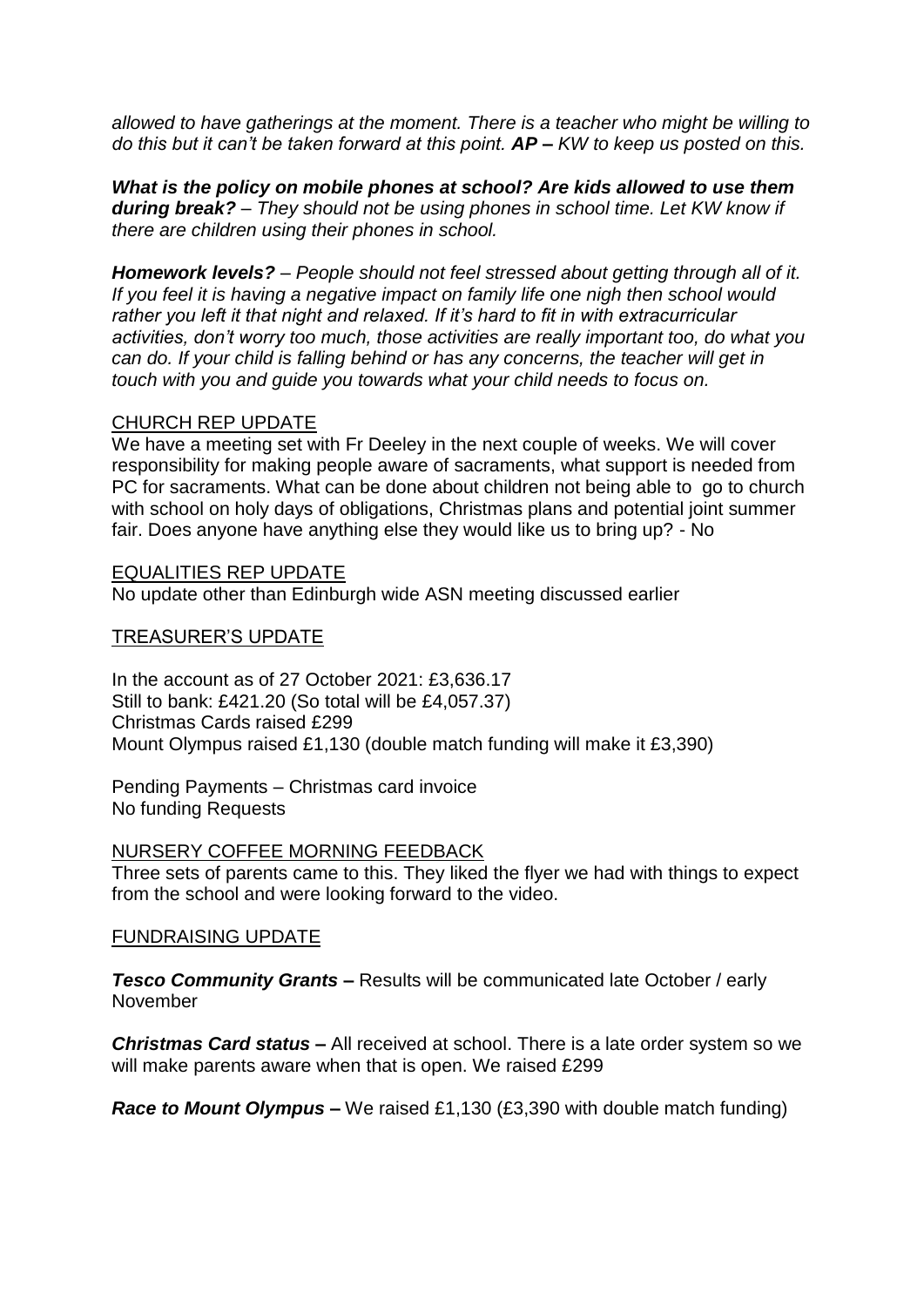## IKEA AND UNIFORM

Got back to us and they will at a minimum match fund what we put in. IKEA could not attach things to the wall, the building manager or council approved supplier. **AP –** KW needs to let us know dimensions.

## QUIZ & SILENT AUCTION

JJK to do the high street LM to do the Italian and AH to do Ficos and the Zoo KB to contact Hearts **AP –** AH to send people the begging letter **AP –** AH to update where we are with prizes on Monday 8th November **AP –** KFW to ask Fr Deeley if he could ask parishioners through the newsletter if anyone could donate anything

# AOB

*Allergies Reps - To discuss at the next meeting – AP – AH to put on the agenda for next meeting*

*Halloween Sweets - Discussed further up*

*Christmas gifts for teachers / Christmas cards among kids - PC to let parents know that staff would like families to look after themselves first but if they really do want to give a gift then please could parents (or child if parents can't get to school) hand them in to Miss Smith in the office rather than directly to teachers. AP – PC to come up with form of words for Facebook and make parents aware. Kids may be able to give each other charismas cards this year. KW will give more thought to how this might be done.* 

# *PC Christmas night out - AP – Organise*

*How do we know we have confirmed consent on Parent Pay? - Made KW aware that it is not clear on Parent Pay if consent has worked as not getting receipt emails for all children.*

#### **Next meeting – Wednesday 24 th November 7pm to 8.30pm**

#### ACTION SUMMARY

| <b>ACTION</b>                             | <b>OWNER</b>        | <b>Due Date</b> |
|-------------------------------------------|---------------------|-----------------|
| let KW know what we can afford to fund in | AH/KFW/KB           |                 |
| terms of play equipment so that KW can    |                     |                 |
| work with children on what to get within  |                     |                 |
| that budget.                              |                     |                 |
| Find out what St Joseph's have done in    | $? -$ someone in PC |                 |
| relation to active schools                |                     |                 |
| Attend November Parental Engagement       | <b>JJK</b>          |                 |
| meeting for children with ASN             |                     |                 |